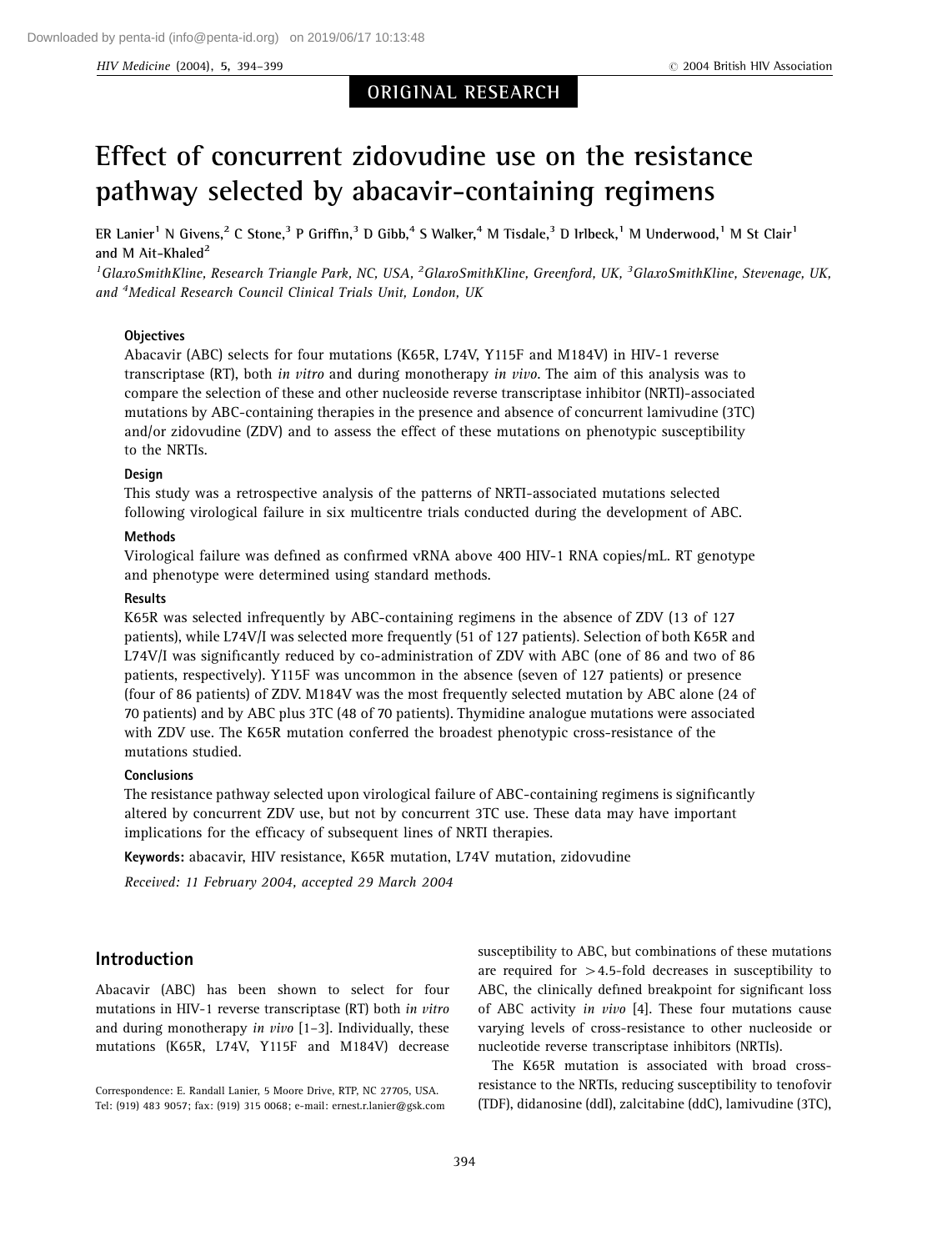stavudine (d4T), emtricitabine (FTC) and amdoxovir (DAPD) in addition to ABC [5–11]. This mutation is associated with increased susceptibility to zidovudine (ZDV) [12]. The L74V mutation causes decreased susceptibility to ddI, ddC and ABC and increased susceptibility to TDF and ZDV [1,13,14]. The Y115F mutation is associated with reduced susceptibility to ABC and may be selected in vitro by TDF [1,15]. The M184V mutation reduces susceptibility to 3TC, FTC, ddC and ddI, but increases susceptibility to ZDV, d4T and TDF [14,16–19].

ABC does not select thymidine-analogue mutations (TAMs), associated with d4T and ZDV, either in vitro or during monotherapy in vivo. However, certain combinations of TAMs, most notably the M41L/L210W/T215Y complex, can cause broad cross-resistance to the NRTI class and have been shown to reduce ABC activity [4,20].

Previous studies have suggested that the pattern of resistance mutations selected by ABC-containing NRTI regimens differs according to the other NRTIs in the regimen. For example, ABC/3TC with or without nelfinavir (NFV) appears to select for the same four mutations seen with ABC monotherapy [21]. In contrast, ABC/ZDV is associated primarily with wild-type virus at rebound [2,21]. The triple therapy regimen ABC/3TC/ZDV selects initially for the M184V mutation, followed by TAMs in some cases [22,23]. The K65R, L74V and Y115F mutations are uncommon with this combination.

We performed a retrospective analysis of the resistance mutations observed in virus samples from patients in whom HIV-1 replication was inadequately suppressed on ABC-containing therapy.

## Materials and methods

We analysed virus samples from subjects who experienced virological failure in six studies conducted during the development of ABC. Virological failure genotypes from ABC monotherapy (CNAA2001,  $n = 27$ ; CNAB2002,  $n =$ 43) and combination therapies not containing ZDV (PENTA 5, ABC + 3TC  $\pm$  NFV,  $n = 8$ ; CNAA2007, ABC + EF- $V + APV$ ,  $n = 49$ ) were compared with those from  $ABC + ZDV$ -containing regimens (CNAA2001, ABC monotherapy for 4 weeks, followed by 8 weeks of  $ABC + ZDV$ ,  $n = 18$ ; PENTA 5, ZDV + ABC  $\pm$  NFV,  $n = 11$ ; CNA3005, ABC + 3TC + ZDV,  $n = 40$ ; and CNAA/B3003, ABC + 3TC + ZDV,  $n = 17$ ). Genotypes reported are the last available while patients were on originally randomized therapy (CNA2001, week 12; CNA2002, median of week 20; PENTA 5, week 48; CNAA2007, median of week 48; CNA3003, week 48; CNA3005, median of week 72).

All of these studies were conducted in antiretroviral therapy (ART)-naïve subjects with the exception of

CNAA2007. Detailed descriptions of these trials have been previously published [2,3,21–26]. Mutations known to be associated with decreased phenotypic sensitivity to ddC, d4T, ddI, 3TC, ZDV, TDF and/or ABC were analysed at HIV-1 RT codons 41, 62, 65, 67, 69, 70, 74, 75, 77, 115, 116, 151, 184, 210, 215 and 219 [27]. The incidence of the ABCassociated mutations K65R, L74V, Y115F and M184V was compared with the incidence of these mutations in ABC regimens without ZDV following virological failure using a  $\gamma^2$  test with a significance level of P < 0.01.

Site-directed mutagenesis was carried out using the QuikChange Mutagenesis Kit (Stratagene, La Jolla, CA) according to the manufacturer's protocol. Assays of phenotypic susceptibility to the marketed NRTIs were conducted by Virologic (South SanFrancisco, CA, USA) using PhenoSense<sup>TM</sup> as described [28].

# **Results**

The incidences of treatment-emergent NRTI mutations after virological failure on ABC-containing regimens with concurrent ZDV  $(n = 86)$  and without concurrent ZDV  $(n = 127)$  are shown in Table 1. Selection of K65R was infrequent (13 of 127 patients; 10%) following virological failure with ABC monotherapy (CNA2001 and CNA2002) or ABC/3TC  $\pm$  NFV (PENTA 5) in previously ART-naïve patients or ABC/EFV/APV (CNA2007) in ART-experienced patients, while L74V or I was selected more frequently (51 of 127 patients; 40%). In the monotherapy studies

Table 1 Incidence of treatment-emergent NRTI mutations in clinical isolates from ABC failures treated concurrently with or without ZDV (linkage of these mutations has not been established)

|                                   | n (%)                                 |                                          |  |  |  |  |
|-----------------------------------|---------------------------------------|------------------------------------------|--|--|--|--|
| Mutation(s)                       | <b>ABC</b> without<br>ZDV $(n = 127)$ | <b>ABC</b> with<br><b>ZDV</b> $(n = 86)$ |  |  |  |  |
| None                              | 61(48%)                               | 34 (40%)                                 |  |  |  |  |
| K65R alone                        | $2(2\%)$                              | $1(1\%)^*$                               |  |  |  |  |
| L74V/I alone                      | 23 (18%)                              | $\Omega$                                 |  |  |  |  |
| Y115F alone                       | $1 (< 1\%)$                           | 0                                        |  |  |  |  |
| M184V alone                       | 6(5%)                                 | 29 (34%)                                 |  |  |  |  |
| $K65R + M184V$                    | 5(4%)                                 | $\Omega$                                 |  |  |  |  |
| $K65R + L74V/I + M184V$           | 4(3%)                                 | O                                        |  |  |  |  |
| $K65R + Y115F + M184V$            | $1 (< 1\%)$                           | $\Omega$                                 |  |  |  |  |
| $K65R + L74V/I + Y115F + M184V$   | $1 (< 1\%)$                           | O                                        |  |  |  |  |
| $L74V/I + M184V$                  | 19 (15%)                              | $1*$                                     |  |  |  |  |
| L74V/I + Y115F + M184V            | $4(3\%)$                              | $\Omega$                                 |  |  |  |  |
| $M184V + ZDV$ mutations           | $\Omega$                              | 14 (16%)                                 |  |  |  |  |
| $M184V + ZDV$ mutations + L74V/I  | $\Omega$                              | $1(1\%)$                                 |  |  |  |  |
| $M184V + ZDV$ mutations $+ Y115F$ | $\Omega$                              | $4(5\%)$                                 |  |  |  |  |
| ZDV mutations only                | O                                     | 3(3%)                                    |  |  |  |  |

\*ZDV added following 4 weeks of ABC monotherapy.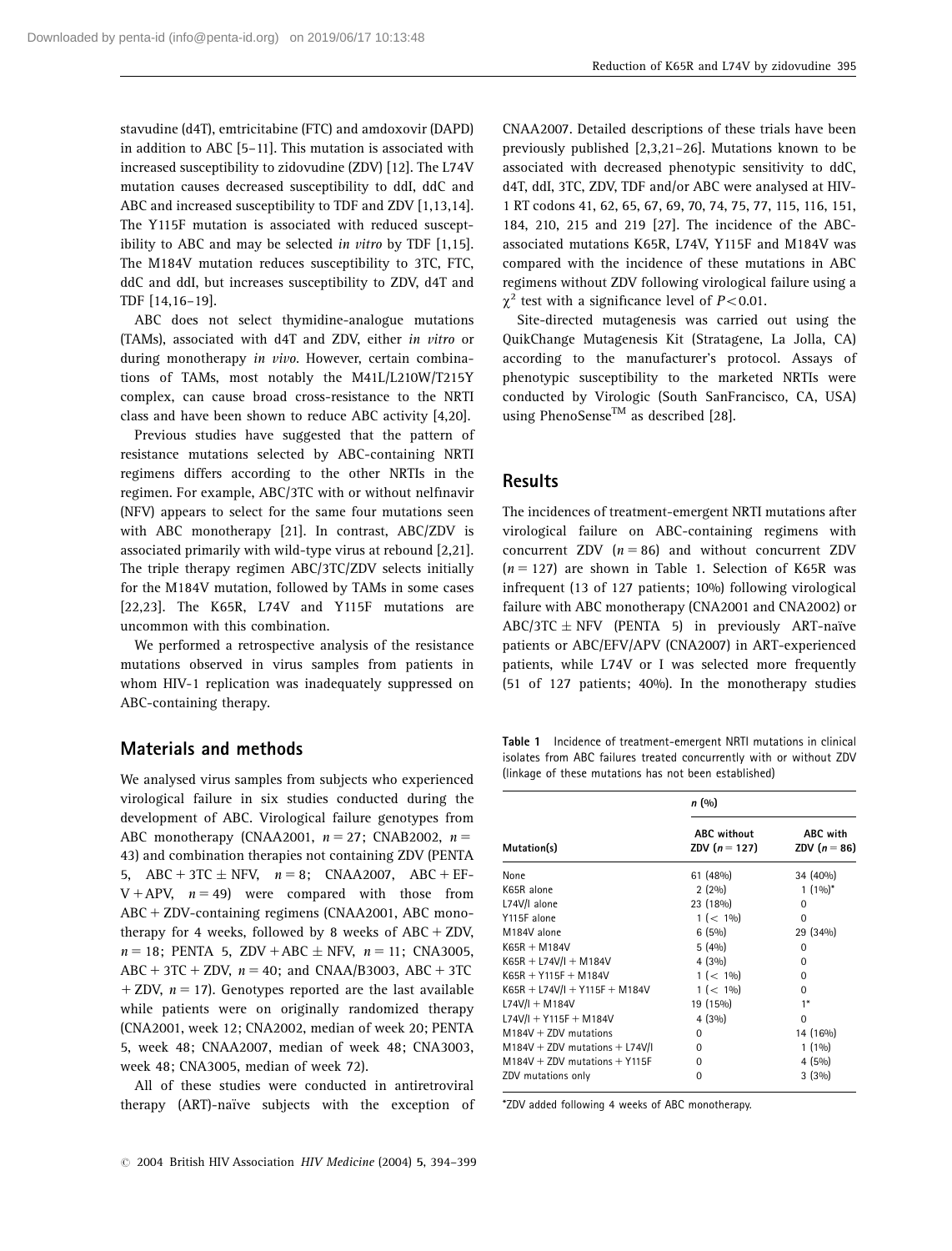396 ER Lanier et al.

(treatment duration 12–24 weeks), M184V was the most common mutation detected (24 of 70 patients; 34%), followed by L74V (14 of 70 patients; 20%), K65R (10 of 70 patients; 14%) and Y115F (three of 70 patients; 4%). No mutations were detected for 32 of 70 patients (46%) in the monotherapy studies. ABC/3TC  $\pm$  NFV selected for M184V in eight of eight virological failures in PENTA 5 (treatment duration 48 weeks); in six of these eight failures, L74V was also detected, and in five of these six K65R and/or Y115F (one subject had K65R/L74V/Y115F and M184V) was detected [21]. Notably, K65R was not selected during 48 weeks of treatment for CNA2007, in which most patients (45 of 49; 92%) had baseline virus with TAMs; however, L74V or I emerged for 26 (53%) of these 49 patients and an additional six had L74V or I at baseline in the context of TAMs. Y115F was selected in two of 49 subjects (4%) and M184V in one of 49 subjects (2%) in CNA2007; 55% had M184V at baseline and one patient had Y115F at baseline [24].

Selection of both the K65R and L74V or I mutations was significantly lower  $(P<0.001)$  when ZDV was co-administered with ABC. Only three of 86 samples from subjects failing a ZDV/ABC-containing regimen had K65R or L74V and two of these were from CNA2001, where ZDV was added after 4 weeks of ABC monotherapy. Y115F was uncommon in the absence (seven of 127 patients; 6%) or presence (four of 86 patients; 5%) of ZDV. The M184V mutation was observed for one patient on  $ABC + ZDV$  in the absence of 3TC in CNA2001, where ZDV was added after 4 weeks of ABC monotherapy. M184V was the most common mutation during ABC monotherapy (24 of 70 patients; 34%) or when 3TC was present (48 of 70 patients; 69%).

Overall, the incidence of M184V in the absence of ZDV was 31% versus 56% in the presence of ZDV treatment. This difference reflects the relative usage of 3TC in each group and selection for M184V by ABC alone. In the group that did not receive ZDV, only 6% (eight of 127 patients) also received 3TC. In the group that did receive ZDV, 66% (57 of 86 patients) also received 3TC. TAMs were associated with ZDV use, but appeared slowly when detected, as previously described for ABC/3TC/ZDV [22,23,29]. No TAMs were detected during 12 weeks of treatment (4 weeks of ABC monotherapy followed by 8 weeks of ABC/ZDV) in the ZDV-containing group of CNA2001 (16 of 18 wild-type) and four of 11 subjects developed TAMs during 48 weeks of treatment in the ABC/ZDV  $\pm$  NFV group from PENTA 5, with only wild-type virus detected in the other seven patients.

The effects of some of the treatment-emergent mutational patterns on phenotypic susceptibility were evaluated for a series of point mutants in an HXB2 background (Table 2). Changes in phenotypic susceptibility are shown as a ratio of the Virologic WT control (PNL4-3) to the test virus. Foldchanges that result in phenotypic susceptibility above that and are classified as susceptible by Virologic are shown in bold in Table 2, and may indicate reduced activity of the drug for viruses with the mutation in question.

Of the four mutations associated with ABC monotherapy (K65R, L74V, Y115F and M184V), only the K65R mutation conferred broad cross-resistance when present in isolation. None of these mutations alone conferred 4.5-fold decreased susceptibility to ABC, the clinically defined breakpoint. The M184V mutation together with any other ABC-associated mutation was associated with reduced susceptibility to ABC, ddI, 3TC and ddC. As expected from previous studies, M184V and L74V increased phenotypic susceptibility to TDF [14]. The ABC-associated mutations (except Y115F) increased susceptibility to ZDV. The M184V mutation appeared to restore full susceptibility to d4T in the presence of K65R and partially restore susceptibility to TDF.

## **Discussion**

These results confirm and extend previous observations that concurrent use of thymidine analogues may reduce the incidence of K65R selection [30–33]. In this study, K65R was detected in only one of 86 samples from subjects on a failing ABC regimen that included ZDV, and that patient had received ABC monotherapy prior to the addition of ZDV (CNA2001). K65R by comparison was detected in 13 of 127 samples from patients failing ABC-containing regimens that did not include ZDV. The incidence of L74V was also significantly reduced by concurrent ZDV treatment (from 40% to 2%; Table 1). It is noteworthy that the therapy-experienced subjects in CNA2007 had a high prevalence of pre-existing TAMs, no selection for K65R in the absence of ZDV, but a very high rate of selection for L74V (53%). This suggests that the TAM/K65R pathways may be antagonistic, but that ZDV may be required to reduce L74V emergence. Selection for M184V on  $ABC + ZDV$  in the absence of 3TC was uncommon, being detected in one sample from a subject in CNA2001 where ABC monotherapy preceded addition of ZDV.

Given that M184V, L74V and K65R increase phenotypic susceptibility to ZDV in vitro, individually or in combination (Table 2), it is possible that ZDV is also more effective in vivo against virus with these mutations, reducing the likelihood that they will emerge in the dominant population. The mechanism behind the increased phenotypic susceptibility of HIV with these mutations to ZDV is not entirely clear, but may involve decreased ability of RT with these mutations to remove ZDV following incorporation [12,34,35]. The preponderance of wild-type RT in virological failures on ABC + ZDV  $\pm$  NFV (23 of 29 patients)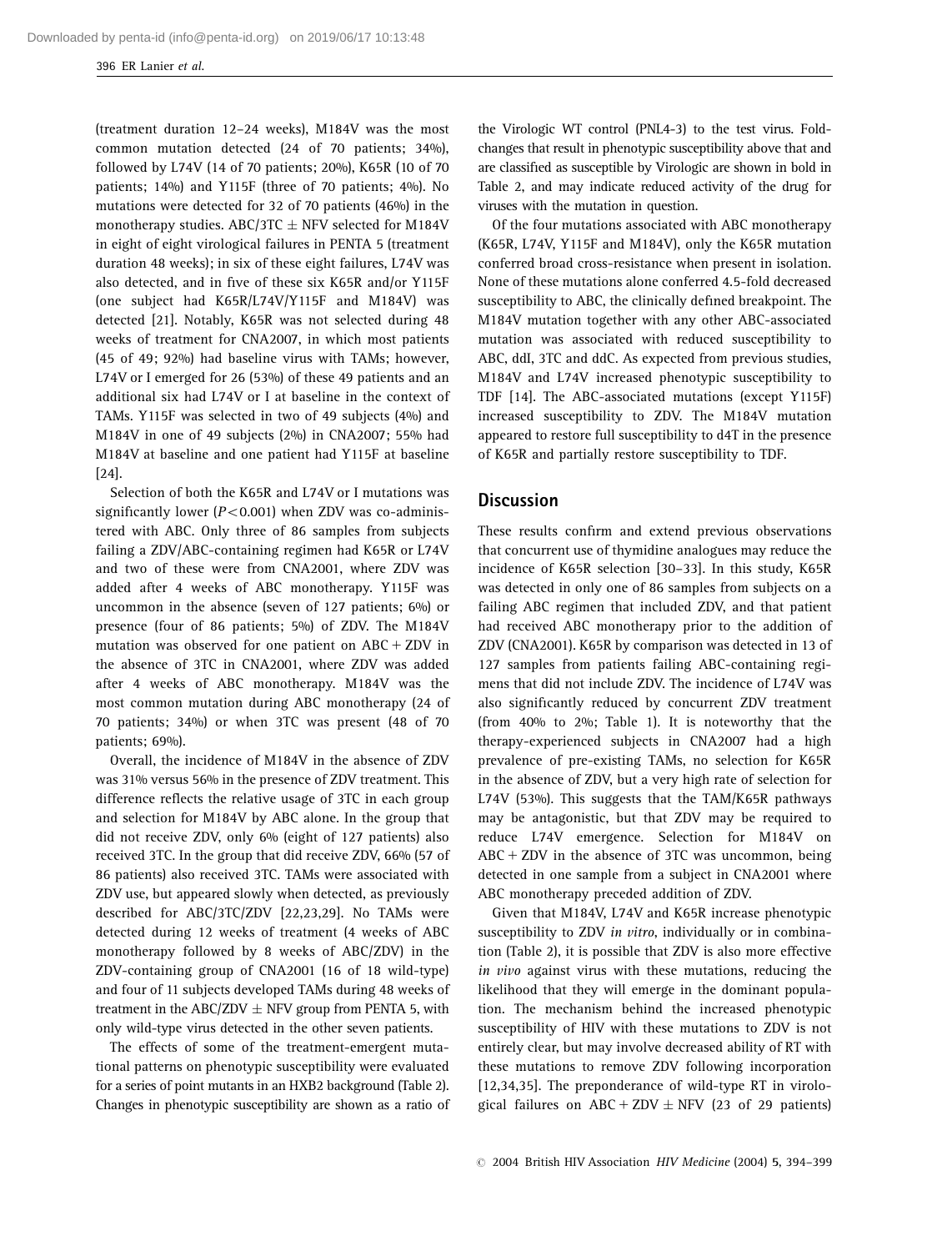| <b>Mutants</b>        | <b>ABC</b> | ddl | 3TC  | d4T | ddC | ZDV | TFV |
|-----------------------|------------|-----|------|-----|-----|-----|-----|
| Wild type             | 0.9        | 0.8 | 1.0  | 0.8 | 0.9 | 0.8 | 0.9 |
| K65R                  | 3.0        | 2.1 | 9.7  | 1.8 | 2.6 | 0.5 | 2.1 |
| L74V                  | 2.1        | 1.5 | 1.6  | 1.1 | 1.6 | 0.4 | 0.6 |
| Y115F                 | 2.8        | 0.8 | 1.6  | 0.8 | 0.6 | 0.9 | 1.3 |
| M184V                 | 3.9        | 1.4 | >120 | 0.9 | 2.0 | 0.3 | 0.5 |
| K65R/M184V            | 10.0       | 3.6 | >120 | 1.0 | 4.6 | 0.3 | 1.2 |
| L74V/M184V            | 8.5        | 2.4 | >120 | 0.9 | 2.5 | 0.3 | 0.4 |
| Y115F/M184V           | 9.8        | 2.0 | >125 | 0.9 | 2.0 | 0.7 | 0.9 |
| K65R/L74V/M184V       | 12         | 6.7 | >120 | 1.2 | 4.4 | 0.3 | 0.9 |
| M184V/T215Y           | 5.4        | 2.1 | >125 | 1.4 | 2.7 | 0.8 | 0.5 |
| D67N/K70R/T215Y/K219Q | 1.9        | 1.5 | 3.2  | 2.0 | 1.2 | 30  | 1.5 |

|  | <b>Table 2</b> Fold-change in phenotypic susceptibility for point mutants of HXB2 |  |  |  |  |  |  |  |  |
|--|-----------------------------------------------------------------------------------|--|--|--|--|--|--|--|--|
|--|-----------------------------------------------------------------------------------|--|--|--|--|--|--|--|--|

Bold text indicates a fold change in phenotype above that classified as sensitive by ViroLogic.

from CNA2001 and PENTA 5 suggests a high genetic barrier to resistance for this combination, consistent with the TAM pathway selected in some patients during virological failure with ABC/3TC/ZDV [22,23,29].

Previous studies have suggested that K65R is negatively associated with thymidine analogue (ZDV and d4T) use [30–33]. However, recent studies have shown that d4T can select for K65R in vitro and that this mutation can cause decreased susceptibility to d4T, consistent with the phenotypic data presented here [9]. Additionally, K65R has emerged following virological failure on several d4Tcontaining regimens [36,37]. These data suggest that d4T may be less useful as a resistance modulator than ZDV, at least for K65R. Given the rapidly increasing prevalence of K65R (e.g. 0.8% of all samples in 1998 to 3.6% in 2003 for the Virco database [40]), several recent reports of high failure rates in regimens selecting this mutation and the resistance implications, understanding the factors involved in its selection may be clinically important [38–40].

It is important to note that most of these studies involved suboptimal regimens (mono or dual NRTIs) or highly experienced patients (CNA2007) and frequently long periods of detectable viraemia prior to the last genotype (reported here), so these results probably reflect worst case scenarios for mutation selection. Recent studies with ABC/ 3TC in conjunction with various third agents have found very low rates of selection for K65R or L74V shortly after virological failure [37,41].

The results of this study demonstrate that ZDV is useful as a resistance modulator, at least in combination with ABC, effectively reducing the incidence of selection for K65R and L74V. This may increase the likelihood that agents such as ddI, TDF and others affected by these two mutations will remain efficacious in second-line regimens. The relevance of these findings to combinations including NRTIs other than ABC, 3TC and ZDV remains to be elucidated.

# **References**

- 1 Tisdale M, Alnadaf T, Cousens D et al. Combination of mutations in human immunodeficiency virus type 1 reverse transcriptase required for resistance to the carbocyclic nucleoside 1592U89. Antimicrob Agents Chemother 1997; 41: 1094–1098.
- 2 Harrigan P, Stone C, Griffin P et al. Resistance profile of the human immunodeficiency virus type 1 reverse transcriptase inhibitor abacavir (1592U89) after monotherapy and combination therapy. J Infect Dis 2000; 181: 912–920.
- 3 Miller V, Ait-Khaled M, Stone C et al. HIV-1 reverse transcriptase (RT) genotype and susceptibility to RT inhibitors during abacavir monotherapy and combination therapy. AIDS 2000; 14: 163–171.
- 4 Lanier ER, Ait-Khaled M, Scott J et al. Antiviral efficacy of abacavir in antiretroviral therapy-experienced adults harbouring HIV-1 with specific patterns of resistance to nucleoside reverse transcriptase inhibitors. Antiviral Ther 2004; 9: 37–45.
- 5 Wainberg MA, Miller MD, Quan Y et al. In vitro selection and characterization of HIV-1 with reduced susceptibility to PMPA. Antiviral Ther 1999; 4: 87–94.
- 6 Winters MA, Schafer RW, Jellinger RA et al. Human immunodeficiency virus type 1 reverse transcriptase genotype and drug susceptibility changes in infected individuals receiving dideoxyinosine monotherapy for 1–2 years. Antimicrob Agents Chemother 1997; 41: 757–762.
- 7 Zhang D, Caliendo AM, Eron JJ et al. Resistance to 2',3'dideoxycytidine conferred by a mutation in codon 65 of the human immunodeficiency virus type 1 reverse transcriptase. Antimicrob Agents Chemother 1994; 38: 282–287.
- 8 Gu Z, Gao Q, Fang H et al. Identification of a mutation at codon 65 in the IKKK motif of reverse transcriptase that encodes human immunodeficiency virus resistance to 2',3'dideoxycytidine and 2',3'-dideoxy-3'-thiacytidine. Antimicrob Agents Chemother 1994; 38: 275–281.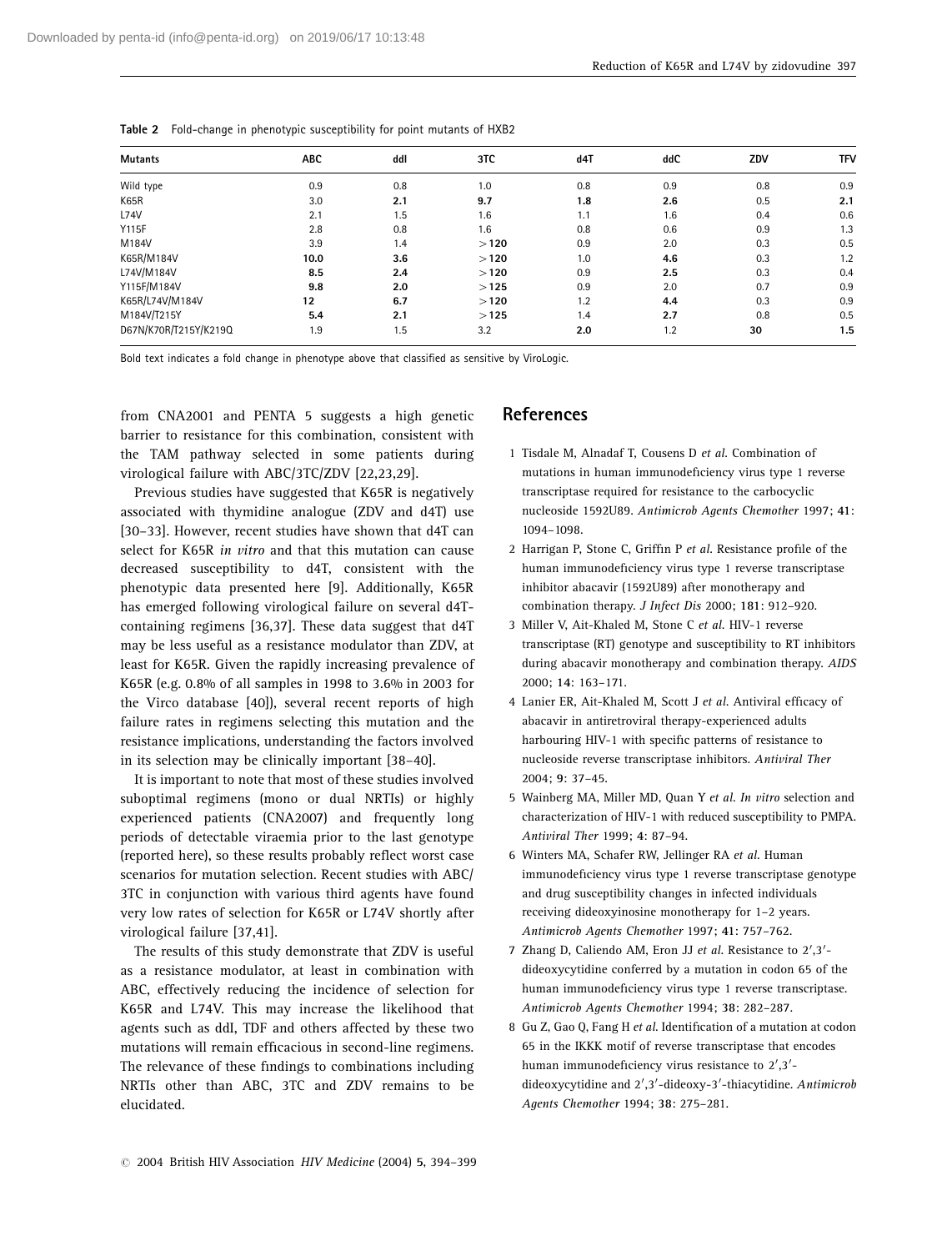398 ER Lanier et al.

- 9 Garcia-Lerma J, MacInnes H, Bennett D et al. A novel genetic pathway of human immunodeficiency virus type 1 resistance to stavudine mediated by the K65R mutation. J Virol 2003; 77: 5685–5693.
- 10 Mulamba GB, Rimsky L, Myrick F, Borroto-Esoda K, Feng JY. Pre-steady state kinetic analysis of the incorporation of FTC 5'monophosphate and 3TC 5'-monophosphate by mutant HIV-1 RTs K65R, K65R/Q151M and Q151M. 16th International Conference on Antiviral Research. Savannah, GA, 27 April–1 May 2003 [Abstract 39].
- 11 Bazmi HZ, Hammond JL, Cavalcanti SC, Chu CK, Schinazi RF, Mellors JW. In vitro selection of mutations in the human immunodeficiency virus type 1 reverse transcriptase that decrease susceptibility to (-)-beta-D-dioxolane-guanosine and suppress resistance to 3'-azido-3'-deoxythymidine. Antimicrob Agents Chemother 2000; 44: 1783–1788.
- 12 Parikh U, Koontz D, Hammond J et al. K65R: a multinucleoside resistance mutation of low but increasing frequency. 12th International HIV Drug Resistance Workshop. Los Cabos, Mexico, June 2003 [Abstract 136].
- 13 St. Clair M, Martin JL, Tudor-Williams G et al. Resistance to ddI and sensitivity to AZT induced by a mutation in HIV-1 reverse transcriptase. Science 1991; 253: 1557–1559.
- 14 Harrigan P, Miller M, McKenna P, Brumme Z, Larder B. Phenotypic susceptibilities to tenofovir in a large panel of clinically derived human immunodeficiency virus type 1 isolates. Antimicrob Agents Chemother 2002; 46: 1067–1072.
- 15 Stone C, Ait-Khaled M, Craig C, Tisdale M. HIV-1 reverse transcriptase (RT) mutations identified by in vitro selection with tenofovir (TDF)  $+/-$  abacavir (ABC) and TDF  $+/$ lamivudine (3TC). XIth International HIV Drug Resistance Workshop. Seville, Spain, July 2002 [Abstract 44].
- 16 Tisdale M, Kemp S, Parry N, Larder B. Rapid in vitro selection of human immunodeficiency virus type 1 resistant to 3'thiacytidine inhibitors due to a mutation in the YMDD region of reverse transcriptase. Proc Natl Acad Sci USA 1993; 90: 5653–5656.
- 17 Wainberg MA, Saloman H, Gu Z et al. Development of HIV-1 resistance to (-)2'-deoxy-3'-thiacytidine in patients with AIDS or AIDS-related complex. AIDS 1995; 9: 351–357.
- 18 Gao Q, Gu Z, Parniak M et al. The same mutation that encodes low-level human immunodeficiency type I resistance to 2',3'dideoxyinosine and 2',3'-dideoxycytidine confers high-level resistance to the  $(-)$  enantiomer of  $2^{\prime}, 3^{\prime}$ -dideoxy-3 $^{\prime}$ thiacytidine. Antimicrob Agents Chemother 1993; 37: 1390–1392.
- 19 Larder BA, Kemp SD, Harrigan PR. Potential mechanism for sustained antiretroviral efficacy of AZT-3TC combination therapy. Science 1995; 269: 696–699.
- 20 Miller V, Larder BA. Mutational patterns in the HIV genome and cross-resistance following nucleoside and nucleotide analogue drug exposure. Antiviral Ther 2001; 6: 25–44.
- 21 Gibb D, Walker A, Kaye S et al. Evolution of antiretroviral phenotypic and genotypic drug resistance in antiretroviralnaive HIV-1-infected children treated with abacavir/ lamivudine, zidovudine/lamivudine or abacavir/zidovudine, with or without nelfinavir (the PENTA 5 trial). Antiviral Ther 2002; 7: 293–303.
- 22 Ait-Khaled M, Rakik A, Griffin P, Gould J, Cutrel A, Fischl M. The CNA3003 international Study Group. Viral rebound during 48 wks of ABC/3TC/ZDV combination therapy in antiretroviral naïve adults is infrequent with emergent virus showing a limited number of resistance mutations. Antiviral Ther 1999; 4 (Suppl. 1): 52.
- 23 Melby T, Tortell S, Thorborn D et al. Time to appearance of NRTI-associated mutations and response to subsequent therapy for patients on failing ABC/COM. 8th Conference on Retroviruses and Opportunistic Infections. Chicago, IL, February 2001 [Abstract 448].
- 24 Ait-Khaled M, Rakik A, Griffin P et al. HIV-1 reverse transcriptase and protease resistance mutations selected during 16–72 weeks of therapy in isolates from antiretroviral therapyexperienced patients receiving abacavir/efavirenz/amprenavir in the CNA2007 study. Antiviral Ther 2003; 8: 111–120.
- 25 Ait-Khaled M, Rakik A, Griffin P et al. Mutations in HIV-1 reverse transcriptase during therapy with abacavir, lamivudine and zidovudine in HIV-1-infected adults with no prior antiretroviral therapy. Antiviral Ther 2002; 7: 43–51.
- 26 Staszewski S, Keiser P, Montaner J et al. Abacavir-lamivudinezidovudine vs indinavir-lamivudine-zidovudine in antiretroviral-naïve HIV-infected adults. *J Am Med Assoc* 2001; 285: 1155–1163.
- 27 Hirsch MS, Brun-Vezinet F, Clotet B et al. Antiretroviral drug resistance testing in adults infected with human immunodeficiency virus type 1: 2003 recommendations of an International AIDS Society–USA Panel. Clin Infect Dis 2003; 37: 113–128.
- 28 Petropoulos C, Parkin N, Limoli K et al. A novel phenotypic drug susceptibility assay for human immunodeficiency virus type 1. Antimicrob Agents Chemother 2000; 44: 920–928.
- 29 Matheron SDD, Boue F, Livrozet JM et al. Triple nucleoside combination zidovudine/lamivudine/abacavir versus zidovudine/lamivudine/nelfinavir as first-line therapy in HIV-1-infected adults: a randomized trial. Antiviral Ther 2003; 8: 163–171.
- 30 Winston A, Mandalia S, Pillay D, Gazzard B, Pozniak A. The prevalence and determinants of the K65R mutation in HIV-1 reverse transcriptase in tenofovir-naive patients. AIDS 2002; 16: 2087–2089.
- 31 Winston A, Pozniak A, Gazzard B, Nelson M. Which nucleoside and nucleotide backbone combinations select for the K65R mutation in HIV-1 reverse transcriptase? 12th International HIV Drug Resistance Workshop. Los Cabos, Mexico, June 2003 [Abstract 137].